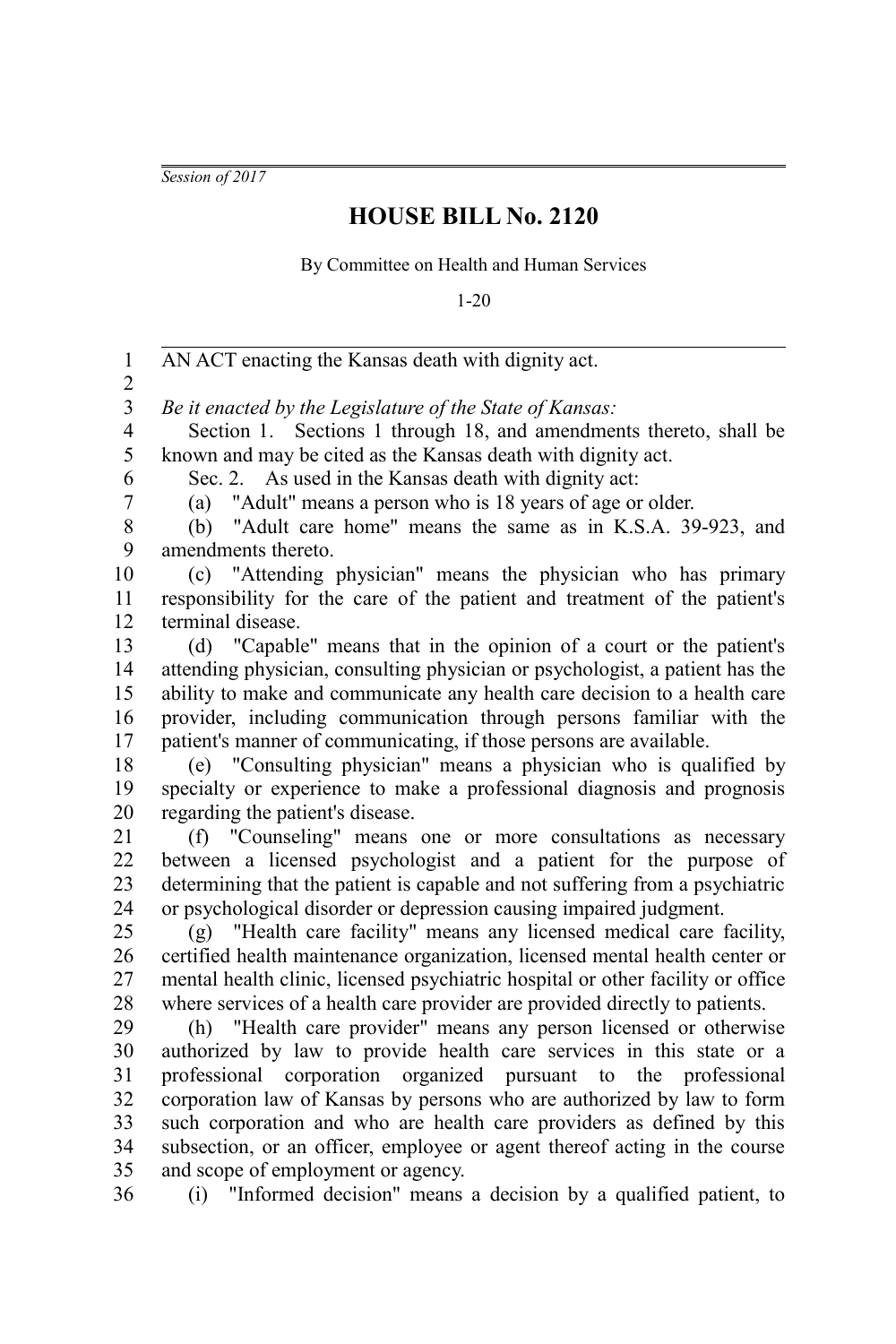request and obtain a prescription to end such qualified patient's life in a humane and dignified manner, that is based on an appreciation of the relevant facts and after being fully informed by the attending physician of the: 1 2 3 4

5 6

9

15

(1) Patient's medical diagnosis;

(2) patient's prognosis;

(3) potential risks associated with taking the medication to be prescribed; 7 8

(4) probable result of taking the medication to be prescribed; and

(5) any feasible alternative, including, but not limited to, hospice care and pain control. 10 11

(j) "Medically confirmed" means the medical opinion of the attending physician has been confirmed by a consulting physician who has examined the patient and the patient's relevant medical records. 12 13 14

(k) "Patient" means a person who is under the care of a physician.

(l) "Physician" means a person licensed to practice medicine and surgery in this state. 16 17

(m) "Qualified patient" means a capable adult who is a resident of Kansas and has satisfied the requirements of the Kansas death with dignity act in order to obtain a prescription for medication to end such patient's life in a humane and dignified manner. 18 19 20 21

(n) "Terminal disease" means an incurable and irreversible disease that has been medically confirmed and will, within reasonable medical judgment, produce death within six months. 22 23 24

Sec. 3. (a) An adult who is capable, is a resident of Kansas and has been determined by such adult's attending physician and consulting physician to be suffering from a terminal disease, and who has voluntarily expressed such adult's wish to die, may make a written request for medication for the purpose of ending such adult's life in a humane and dignified manner in accordance with the provisions of the Kansas death with dignity act. 25 26 27 28 29 30 31

(b) No person shall qualify under the provisions of the Kansas death with dignity act solely because of age or disability. 32 33

Sec. 4. (a) A valid request for medication under the Kansas death with dignity act shall be in substantially the form described in section 18, and amendments thereto, signed and dated by the patient and witnessed by at least two persons who, in the presence of the patient, attest that to the best of their knowledge and belief such patient is capable, acting voluntarily and is not being coerced to sign the request. 34 35 36 37 38 39

40 41 (b) One of the witnesses shall be a person who is not:

(1) A relative of the patient by blood, marriage or adoption;

(2) a person who, at the time the request is signed, would be entitled to any portion of the estate of the qualified patient upon death under any 42 43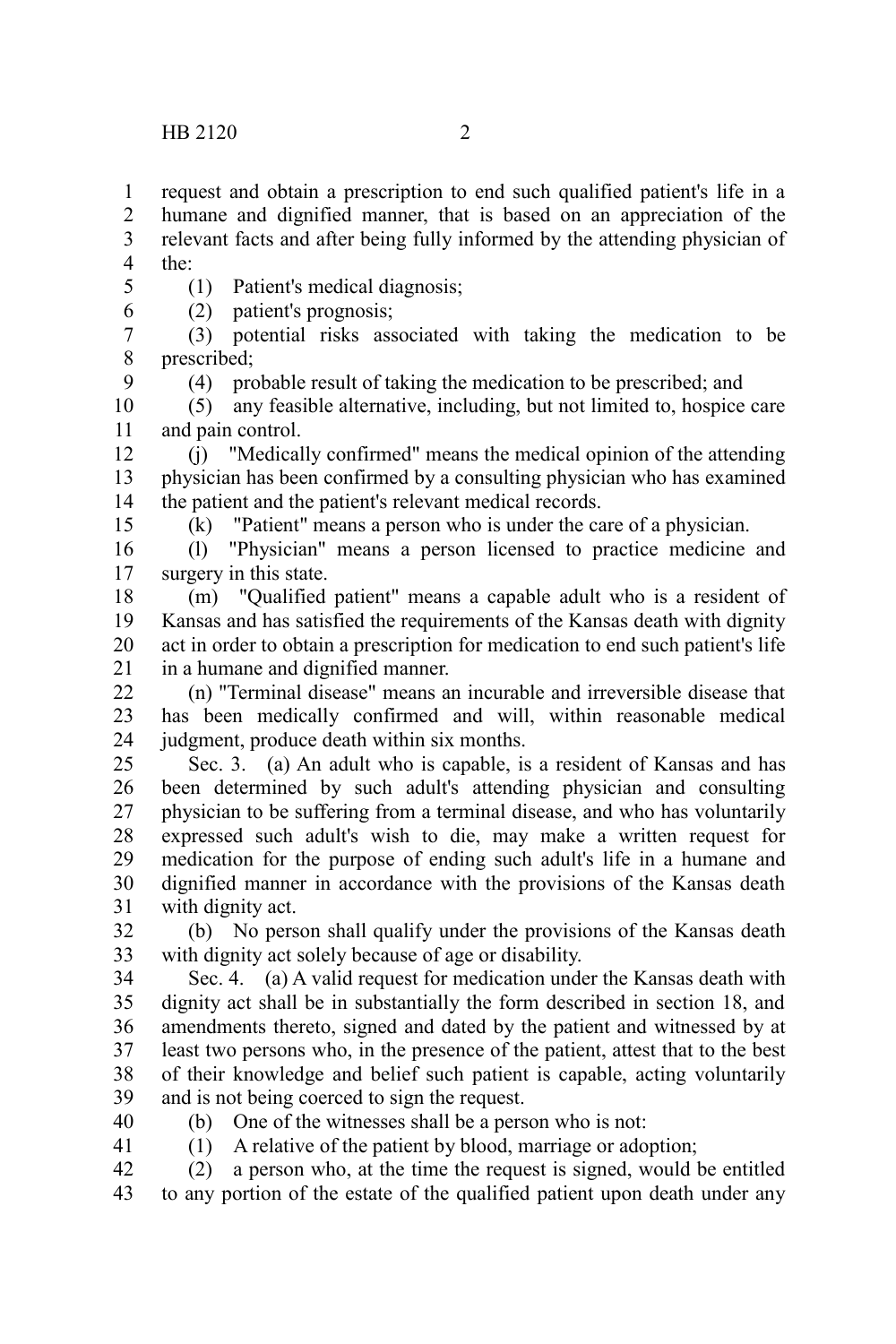will or by operation of law; or 1

(3) an owner, operator or employee of any health care facility where the qualified patient is receiving medical treatment or is a resident. 2 3

(c) The patient's attending physician at the time the request is signed shall not be a witness. 4 5

(d) If the patient is a patient in an adult care home at the time the written request is made, one of the witnesses shall be an individual designated by such adult care home and having the qualifications established by the Kansas department for aging and disability services through rules and regulations. 6 7 8 9 10

11

18 19

22

30

Sec. 5. (a) The attending physician shall:

(1) Make the initial determination of whether a patient has a terminal disease, is capable and has made the request voluntarily; 12 13

(2) request that the patient demonstrate Kansas residency pursuant to section 9, and amendments thereto; 14 15

(3) inform the patient of the following information, to ensure that the patient is making an informed decision: 16 17

(A) The patient's medical diagnosis;

(B) the patient's prognosis;

(C) any potential risk associated with taking the medication to be prescribed; 20 21

(D) the probable result of taking the medication to be prescribed; and

(E) any feasible alternative, including, but not limited to, hospice care and pain control; 23 24

(4) Refer the patient to a consulting physician for medical confirmation of the diagnosis and for a determination that the patient is capable and acting voluntarily; 25 26 27

(5) refer the patient for counseling, if appropriate, pursuant to section 6, and amendments thereto; 28 29

(6) recommend that the patient notify next of kin;

(7) counsel the patient about the importance of having another person present when the patient takes the medication prescribed pursuant to the Kansas death with dignity act and of not taking the medication in a public place; 31 32 33 34

(8) inform the patient that such patient has an opportunity to rescind the request at any time and in any manner, and offer the patient an opportunity to rescind at the end of the 15-day waiting period pursuant to section 7, and amendments thereto; 35 36 37 38

(9) verify, immediately prior to writing the prescription for medication under the Kansas death with dignity act that the patient is making an informed decision; 39 40 41

(10) fulfill the medical record documentation requirements of section 8, and amendments thereto; 42 43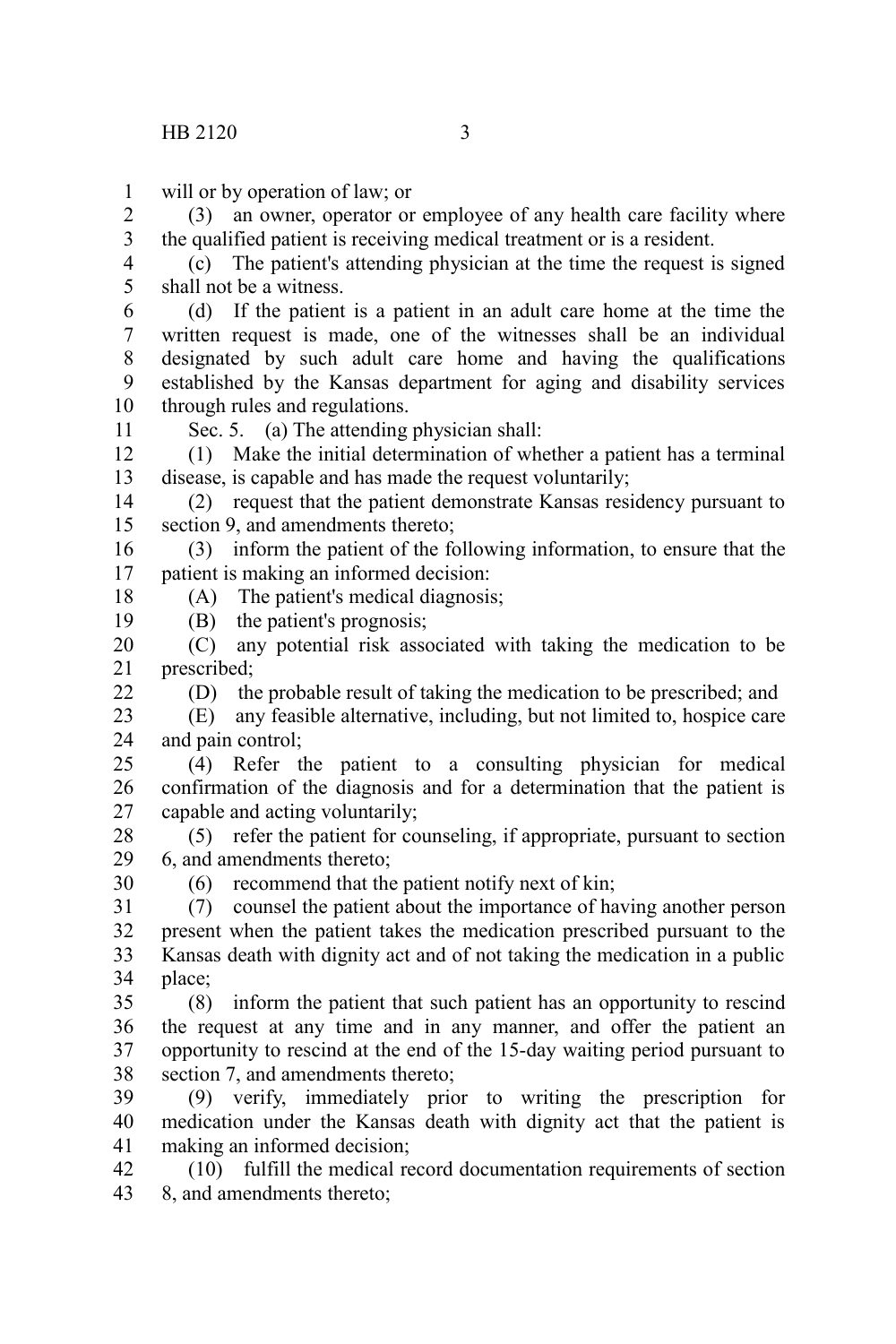## HB 2120 4

(11) ensure that all appropriate steps are carried out in accordance with the Kansas death with dignity act prior to writing a prescription for medication to enable a qualified patient to end such qualified patient's life in a humane and dignified manner; and 1 2 3 4

5

(12) with the patient's written consent:

(A) Contact a licensed pharmacist and inform such licensed pharmacist of the prescription; and 6 7

(B) deliver the written prescription personally or by mail to the licensed pharmacist, who will dispense the medications to either the patient or an expressly identified agent of the patient. 8 9 10

(b) Notwithstanding any other provision of law, the attending physician may sign the patient's death certificate. 11 12

Sec. 6. (a) Before a patient is qualified under the Kansas death with dignity act, a consulting physician shall examine the patient and such patient's relevant medical records and confirm, in writing, the attending physician's diagnosis that the patient is suffering from a terminal disease and verify that the patient is capable, is acting voluntarily and has made an informed decision. 13 14 15 16 17 18

(b) If, in the opinion of the attending physician or the consulting physician, a patient may be suffering from a psychiatric or psychological disorder or depression causing impaired judgment, either physician shall refer the patient for counseling. No medication to end a patient's life in a humane and dignified manner shall be prescribed until the person performing the counseling determines that the patient is not suffering from a psychiatric or psychological disorder or depression causing impaired judgment. 19 20 21 22 23 24 25 26

(c) No patient shall receive a prescription for medication to end such patient's life in a humane and dignified manner unless such patient has made an informed decision as defined in section 2, and amendments thereto. Immediately prior to writing a prescription for medication under the Kansas death with dignity act, the attending physician shall verify that the patient is making an informed decision. 27 28 29 30 31 32

(d) The attending physician shall recommend that the patient notify the next of kin regarding such patient's request for medication pursuant to the Kansas death with dignity act. A patient who declines or is unable to notify next of kin shall not have such patient's request denied for that reason. 33 34 35 36 37

Sec. 7. (a) In order for a qualified patient to receive a prescription for medication to end such qualified patient's life in a humane and dignified manner, the qualified patient shall have made both an oral and written request, and reiterate the oral request to such qualified patient's attending physician no less than 15 days after making the initial oral request. At the time the qualified patient makes such qualified patient's second oral 38 39 40 41 42 43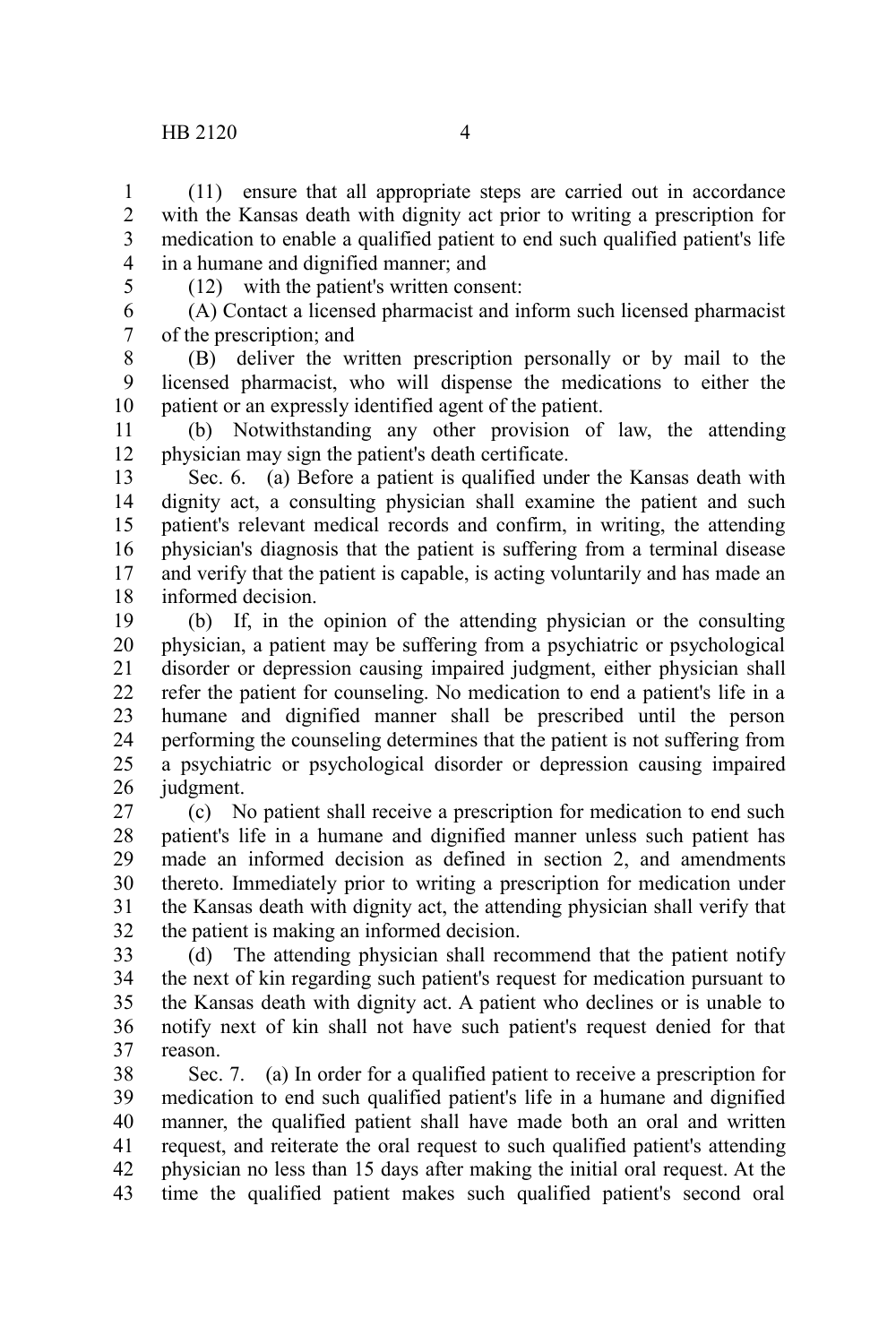request, the attending physician shall offer the qualified patient an opportunity to rescind the request. 1 2

(b) A qualified patient may rescind such qualified patient's request at any time and in any manner without regard to such qualified patient's mental state. No prescription for medication under the Kansas death with dignity act may be written without the attending physician offering the qualified patient an opportunity to rescind the request. 3 4 5 6 7

(c) No less than 15 days shall elapse between the qualified patient's initial oral request and the writing of a prescription under the Kansas death with dignity act. No less than 48 hours shall elapse between the qualified patient's written request and the writing of a prescription under the Kansas death with dignity act. 8 9 10 11 12

Sec. 8. The following shall be documented or filed in the patient's medical record: 13 14

(a) All oral requests by a patient for medication to end such patient's life in a humane and dignified manner; 15 16

(b) all written requests by a patient for medication to end such patient's life in a humane and dignified manner; 17 18

(c) the attending physician's diagnosis, prognosis and determination that the patient is capable, acting voluntarily and has made an informed decision; 19 20 21

(d) the consulting physician's diagnosis, prognosis and verification that the patient is capable, acting voluntarily and has made an informed decision;  $22$ 23 24

(e) a report of the outcome and determinations made during counseling, if performed;  $25$ 26

(f) the attending physician's offer to the patient to rescind such patient's request at the time of the patient's second oral request pursuant to section 7, and amendments thereto; and 27 28 29

(g) a note by the attending physician indicating that all requirements under the Kansas death with dignity act have been met and indicating the steps taken to carry out the request, including a notation of the medication prescribed. 30 31 32 33

Sec. 9. Only requests made by Kansas residents under the Kansas death with dignity act shall be granted. Factors demonstrating Kansas residency include, but are not limited to: 34 35 36

(a) Possession of a current Kansas driver's license or identification card; 37 38

(b) registration to vote in Kansas; 39

(c) evidence that the person owns or leases property in Kansas; or 40

(d) filing of a Kansas tax return for the most recent tax year. 41

Sec.  $10.$  (a)  $(1)$  The department of health and environment shall annually review a sample of records maintained pursuant to the Kansas 42 43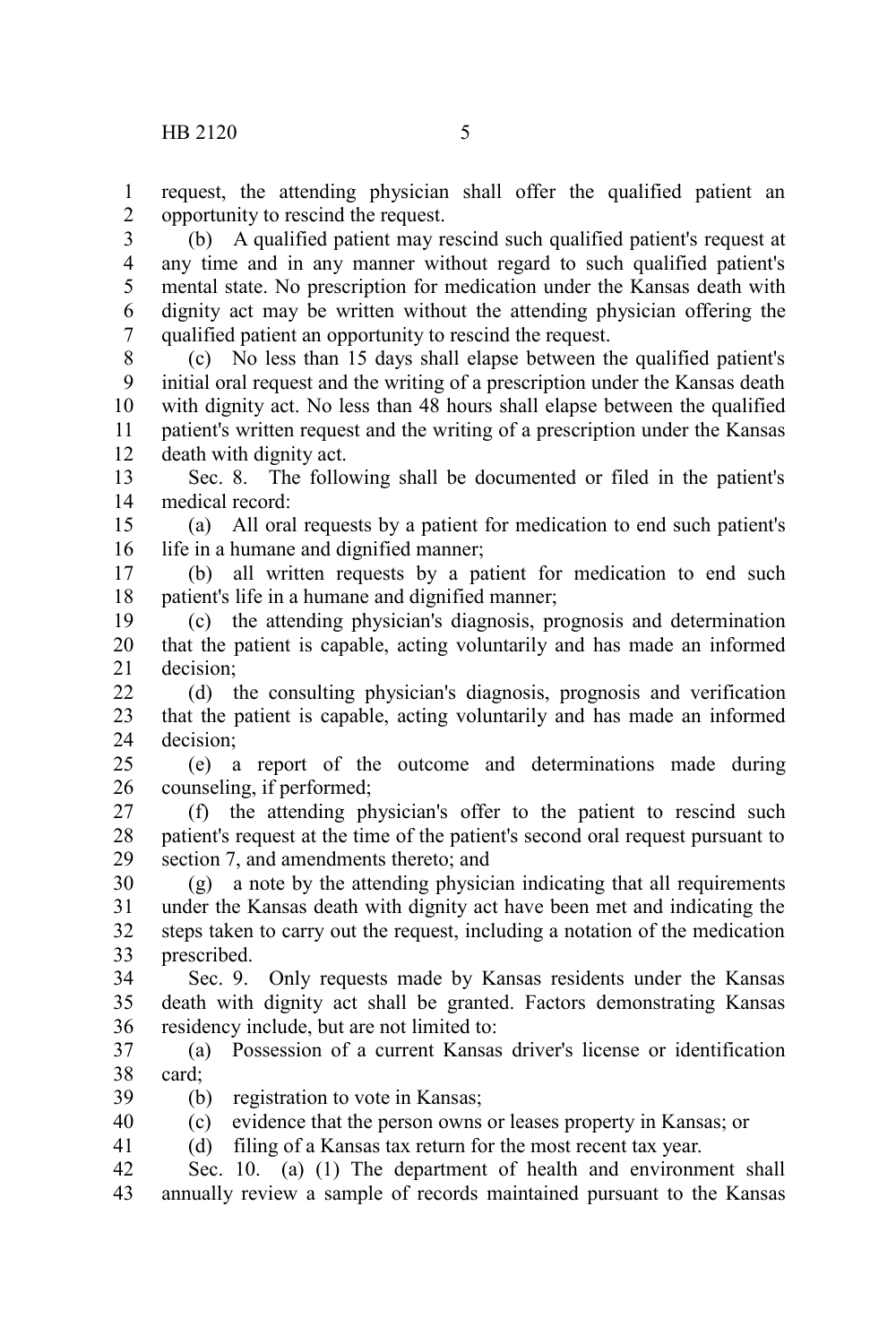death with dignity act. 1

(2) The department shall require any health care provider upon dispensing medication pursuant to the Kansas death with dignity act to file a copy of the dispensing record with the department. 2 3 4

(b) The department shall adopt rules and regulations to facilitate the collection of information regarding compliance with the Kansas death with dignity act. Except as otherwise required by law, the information collected shall not be a public record and may not be made available for inspection by the public. 5 6 7 8 9

(c) The department shall generate and make available to the public an annual statistical report of information collected under subsection (b). 10 11

Sec. 11. (a) No provision in a contract, will or other agreement, whether written or oral, to the extent the provision would affect whether a person may make or rescind a request for medication to end such person's life in a humane and dignified manner, shall be valid. 12 13 14 15

(b) No obligation owing under any currently existing contract shall be conditioned or affected by the making or rescinding of a request by a person for medication to end such person's life in a humane and dignified manner. 16 17 18 19

Sec. 12. The sale, procurement or issuance of any life, health or accident insurance or annuity policy or the rate charged for any policy shall not be conditioned upon or affected by the making or rescinding of a request by a person for medication to end such person's life in a humane and dignified manner. 20 21 22 23 24

Sec. 13. Nothing in the Kansas death with dignity act shall be construed to authorize a physician or any other person to end a patient's life by lethal injection, mercy killing or active euthanasia. Actions taken in accordance with the Kansas death with dignity act shall not constitute the commission of a crime under the Kansas criminal code, K.S.A. 2016 Supp. 21-5101 et seq., and amendments thereto. 25 26 27 28 29 30

Sec. 14. Except as provided in section 15, and amendments thereto: (a) (1) No person shall be subject to civil or criminal liability or professional disciplinary action for participating in good faith compliance with the provisions of the Kansas death with dignity act, which includes being present when a qualified patient takes the prescribed medication to end such patient's life in a humane and dignified manner. 31 32 33 34 35 36

(2) No professional organization or association, or health care provider may subject a person to censure, discipline, suspension, loss of license, loss of privileges, loss of membership or other penalty for participating or refusing to participate in good faith compliance with the provisions of the Kansas death with dignity act. 37 38 39 40 41

(3) No request by a patient for medication from an attending physician in good faith compliance with the provisions of the Kansas death 42 43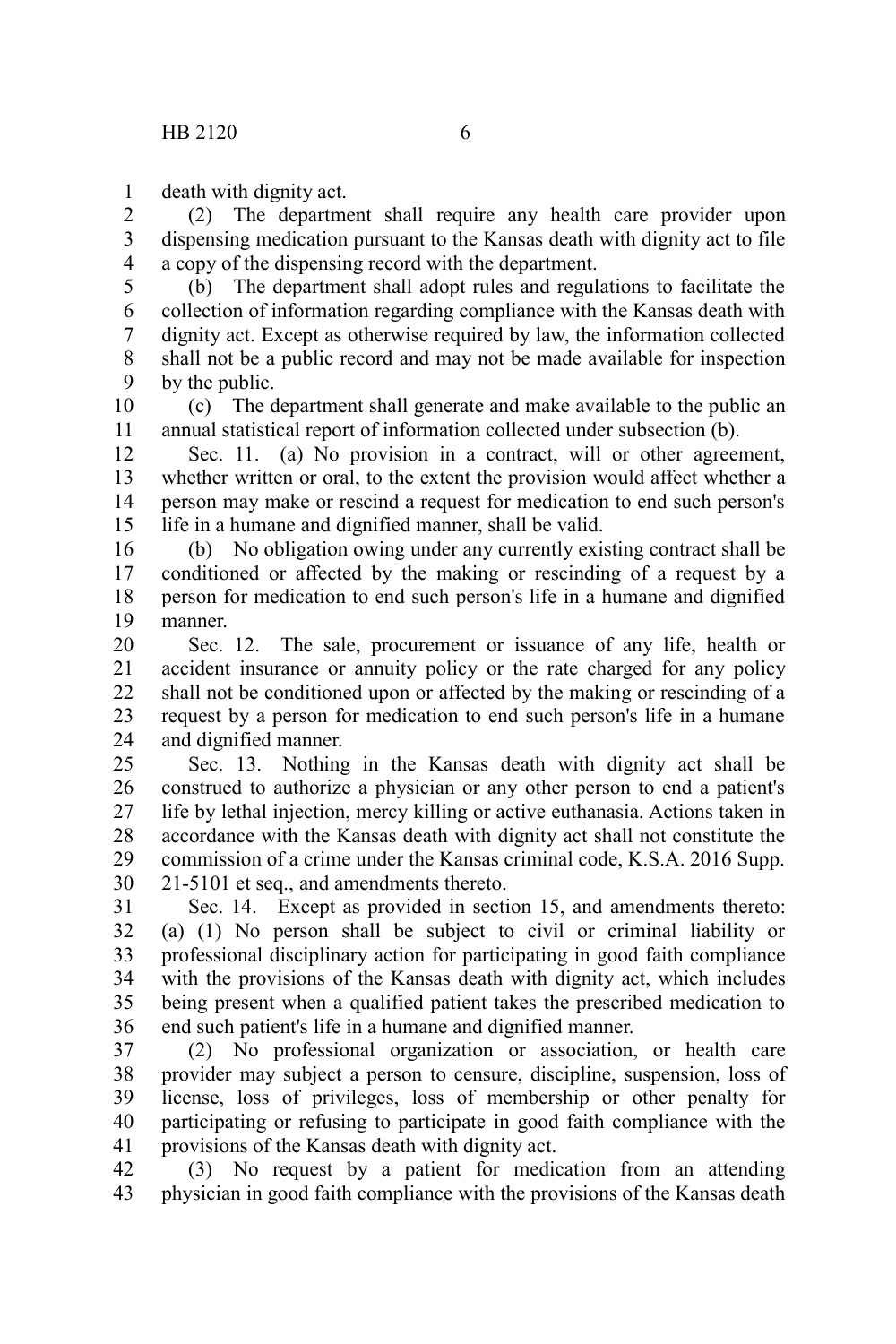with dignity act shall constitute neglect for any purpose of law or provide the sole basis for the appointment of a guardian or conservator. 1 2

(4) No health care provider shall be under any duty, whether by contract, by statute or by any other legal requirement to participate in the provision to a qualified patient of medication to end such qualified patient's life in a humane and dignified manner. If a health care provider is unable or unwilling to carry out a patient's request under the Kansas death with dignity act and the patient transfers such patient's care to a new health care provider, the prior health care provider shall transfer, upon request, a copy of the patient's relevant medical records to the new health care provider. 3 4 5 6 7 8 9 10 11

(b) Notwithstanding any other provision of law, a health care provider may prohibit another health care provider from participating under the provisions of the Kansas death with dignity act on the premises of the prohibiting provider if the prohibiting provider has notified the health care provider of the prohibiting provider's policy regarding participating under the Kansas death with dignity act. Nothing in this section prevents a health care provider from providing health care services to a patient that does not constitute participation under the provisions of the Kansas death with dignity act. 12 13 14 15 16 17 18 19 20

(c) Notwithstanding the provisions of subsection (a), a health care provider may subject another health care provider to the sanctions stated in this section if the sanctioning health care provider has notified the sanctioned provider prior to participation under the Kansas death with dignity act that it prohibits participation under the Kansas death with dignity act. Such sanctions may include: 21 22 23 24 25 26

(1) Loss of privileges, loss of membership or other sanction provided pursuant to the medical staff bylaws, policies and procedures of the sanctioning health care provider if the sanctioned provider is a member of the sanctioning provider's medical staff and participates under the provisions of the Kansas death with dignity act while on the premises of the sanctioning health care provider, but not including the private medical office of a physician or other health care provider; 27 28 29 30 31 32 33

(2) termination of lease or other property contract or other nonmonetary remedies provided by lease contract, not including loss or restriction of medical staff privileges or exclusion from a provider panel, if the sanctioned provider participates under the provisions of the Kansas death with dignity act while on the premises of the sanctioning health care provider or on property that is owned by or under the direct control of the sanctioning health care provider; or 34 35 36 37 38 39 40

(3) termination of contract or other non-monetary remedies provided by contract if the sanctioned provider participates under the provisions of the Kansas death with dignity act while acting in the course and scope of 41 42 43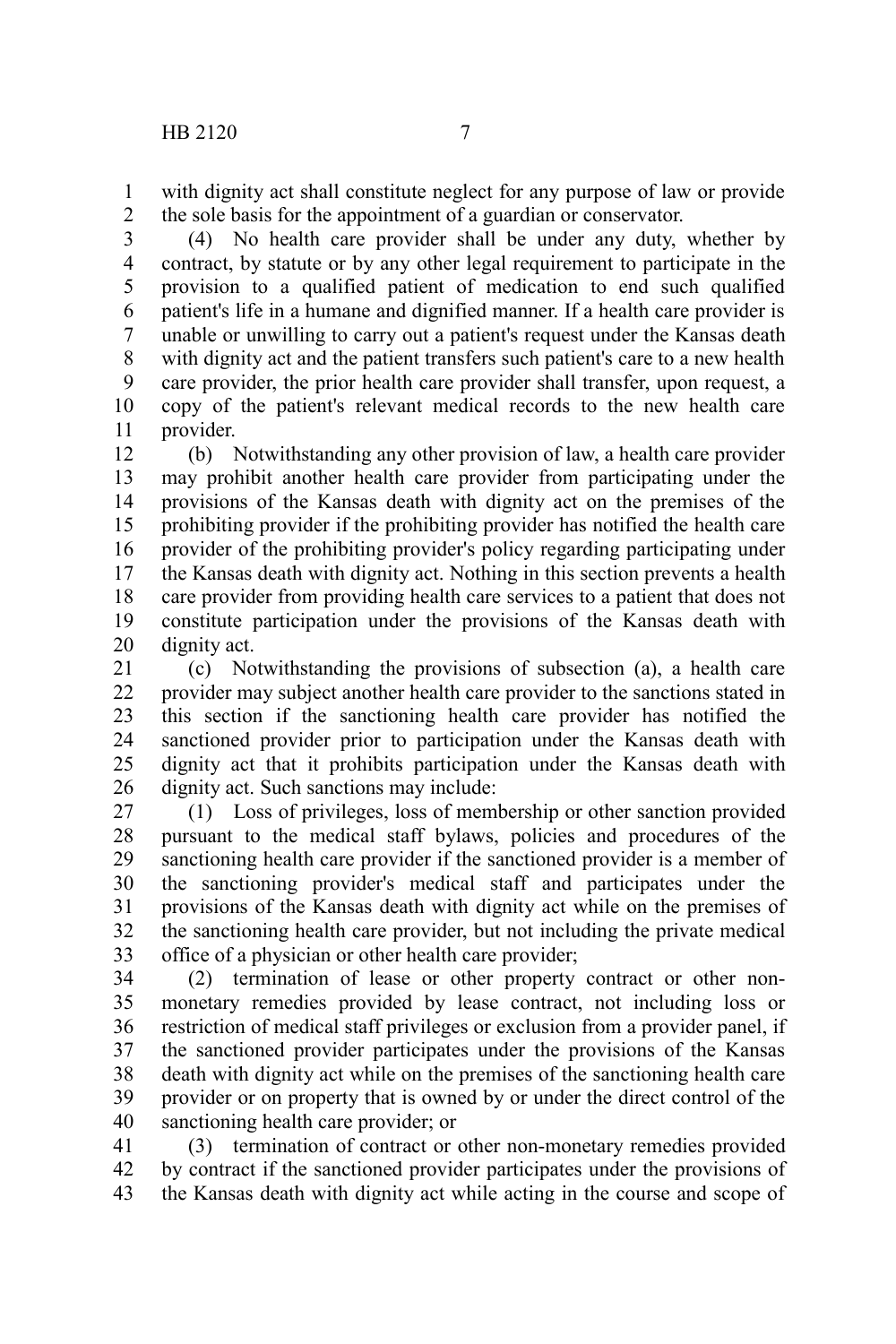the sanctioned provider's capacity as an employee or independent contractor of the sanctioning health care provider. Nothing in this section shall be construed to prevent: 1  $\mathcal{L}$ 3

(A) A health care provider from participating under the provisions of the Kansas death with dignity act while acting outside the course and scope of the provider's capacity as an employee or independent contractor; or 4 5 6 7

(B) a patient from contracting with such patient's attending physician and consulting physician to act outside the course and scope of the provider's capacity as an employee or independent contractor of the sanctioning health care provider. 8 9 10 11

(d) A health care provider that imposes sanctions pursuant to subsection (b) must follow all due process and other procedures the sanctioning health care provider may have that are related to the imposition of sanctions on another health care provider. 12 13 14 15

16

(e) For purposes of this section:

(1) "Notify" means a separate statement in writing to the health care provider specifically informing the health care provider prior to the provider's participation under the Kansas death with dignity act of the sanctioning health care provider's policy about participation in activities covered by the Kansas death with dignity act. 17 18 19 20 21

(2) "Participate under the provisions of the Kansas death with dignity act" means to perform the duties of an attending physician pursuant to section 5, and amendments thereto, and the counseling or consulting physician functions pursuant to section 6, and amendments thereto. "Participate under the provisions of the Kansas death with dignity act" does not include:  $22$ 23 24 25 26 27

(A) Making an initial determination that a patient has a terminal disease and informing the patient of the medical prognosis; 28 29

(B) providing information about the Kansas death with dignity act to a patient upon the request of the patient; 30 31

(C) providing a patient, upon the request of the patient, with a referral to another physician; or 32 33

(D) a patient contracting with such patient's attending physician and consulting physician to act outside of the course and scope of the provider's capacity as an employee or independent contractor of the sanctioning health care provider. 34 35 36 37

(f) Any action taken by a health care provider pursuant to the Kansas death with dignity act shall not be the sole basis for a report of unprofessional conduct. No provision of the Kansas death with dignity act shall be construed to allow a lower standard of care for any patient seeking to end such patient's life pursuant to the Kansas death with dignity act. 38 39 40 41 42

Sec. 15. (a) Any person who, without authorization of the patient, 43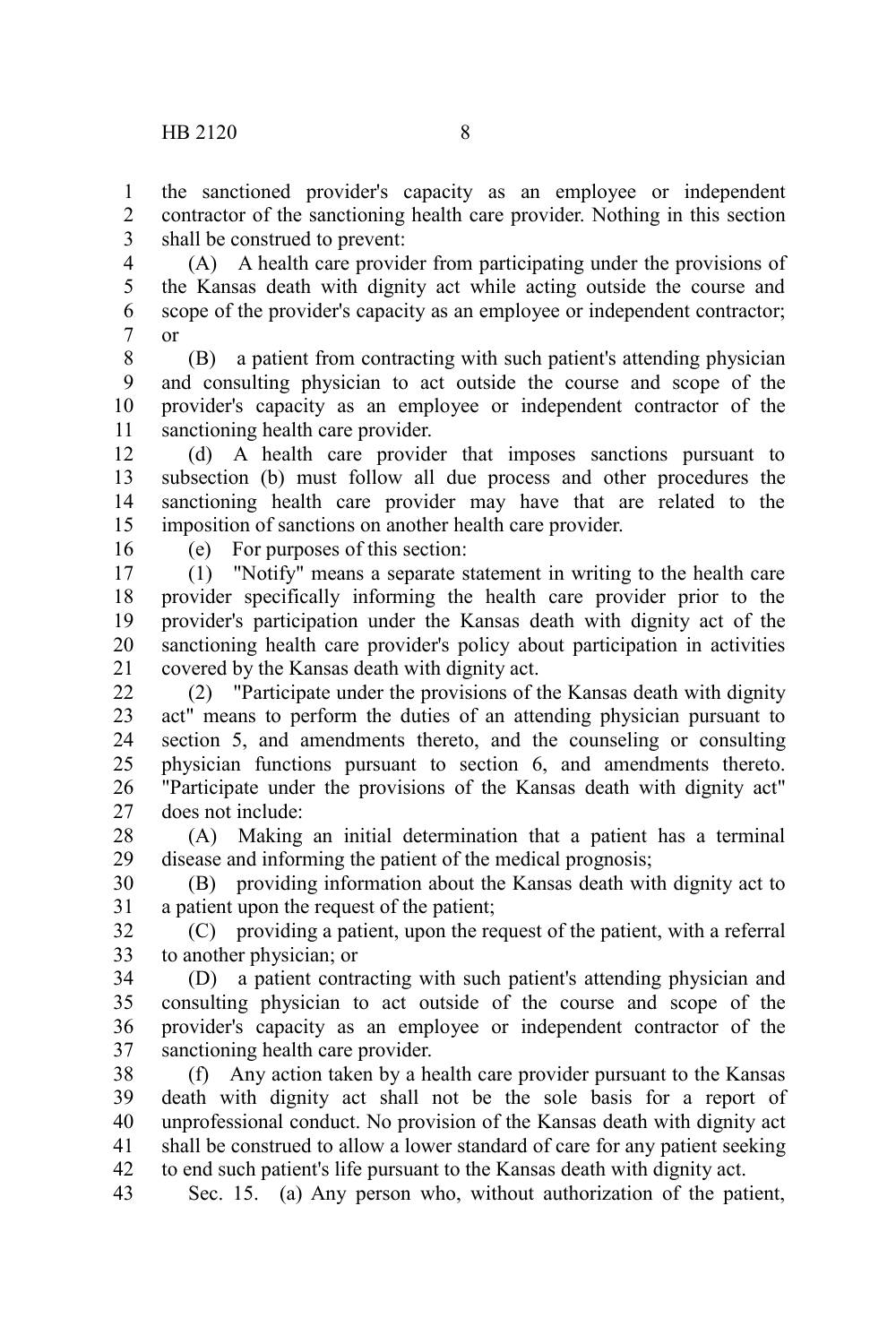knowingly alters or forges a request for medication or conceals or destroys a rescission of such request with the intent or effect of causing the patient's death shall be guilty of a severity level 3, person felony. 1 2 3

(b) A person who knowingly coerces or exerts undue influence on a patient to request medication for the purpose of ending the patient's life, or to destroy a rescission of such a request, shall be guilty of a severity level 3, person felony. 4 5 6 7

(c) Nothing in the Kansas death with dignity act limits further liability for civil damages resulting from other negligent conduct or intentional misconduct by any person. 8 9 10

(d) The penalties in the Kansas death with dignity act do not preclude criminal penalties applicable under other law for conduct which is inconsistent with the provisions of the Kansas death with dignity act. 11 12 13

Sec. 16. Any governmental entity that incurs costs resulting from a person terminating such person's life pursuant to the provisions of the Kansas death with dignity act in a public place shall have a claim against the estate of such person to recover such costs and reasonable attorney fees related to enforcing the claim. 14 15 16 17 18

Sec. 17. Any section of the Kansas death with dignity act being held invalid as to any person or circumstance shall not affect the application of any other section of the Kansas death with dignity act which can be given full effect without the invalid section or application. 19 20 21 22

Sec. 18. A request for medication as authorized by the Kansas death with dignity act shall be in substantially the following form: 23 24

REQUEST FOR MEDICATION TO END MY LIFE IN A HUMANE AND DIGNIFIED MANNER 25 26

I, \_\_\_\_\_\_\_\_\_\_\_\_\_\_\_\_\_\_\_\_\_\_\_\_\_\_\_\_\_\_\_\_\_, am an adult of sound mind. I am suffering from \_\_\_\_\_\_\_\_\_\_\_\_\_\_\_\_\_\_\_\_\_\_\_\_\_\_\_\_, which my attending physician has determined is a terminal disease and which has been medically confirmed by a consulting physician. 27 28 29 30

I have been fully informed of my diagnosis, prognosis, the nature of medication to be prescribed and potential associated risks, the expected result and the feasible alternatives, including comfort care, hospice care and pain control. 31 32 33 34

I request that my attending physician prescribe medication that will end my life in a humane and dignified manner. 35 36

INITIAL ONE: 37

I have informed my family of my decision and taken their opinions into consideration. 38 39

I have decided not to inform my family of my decision. 40

I have no family to inform of my decision. 41

I understand that I have the right to rescind this request at any time. 42

I understand the full import of this request and I expect to die when I 43